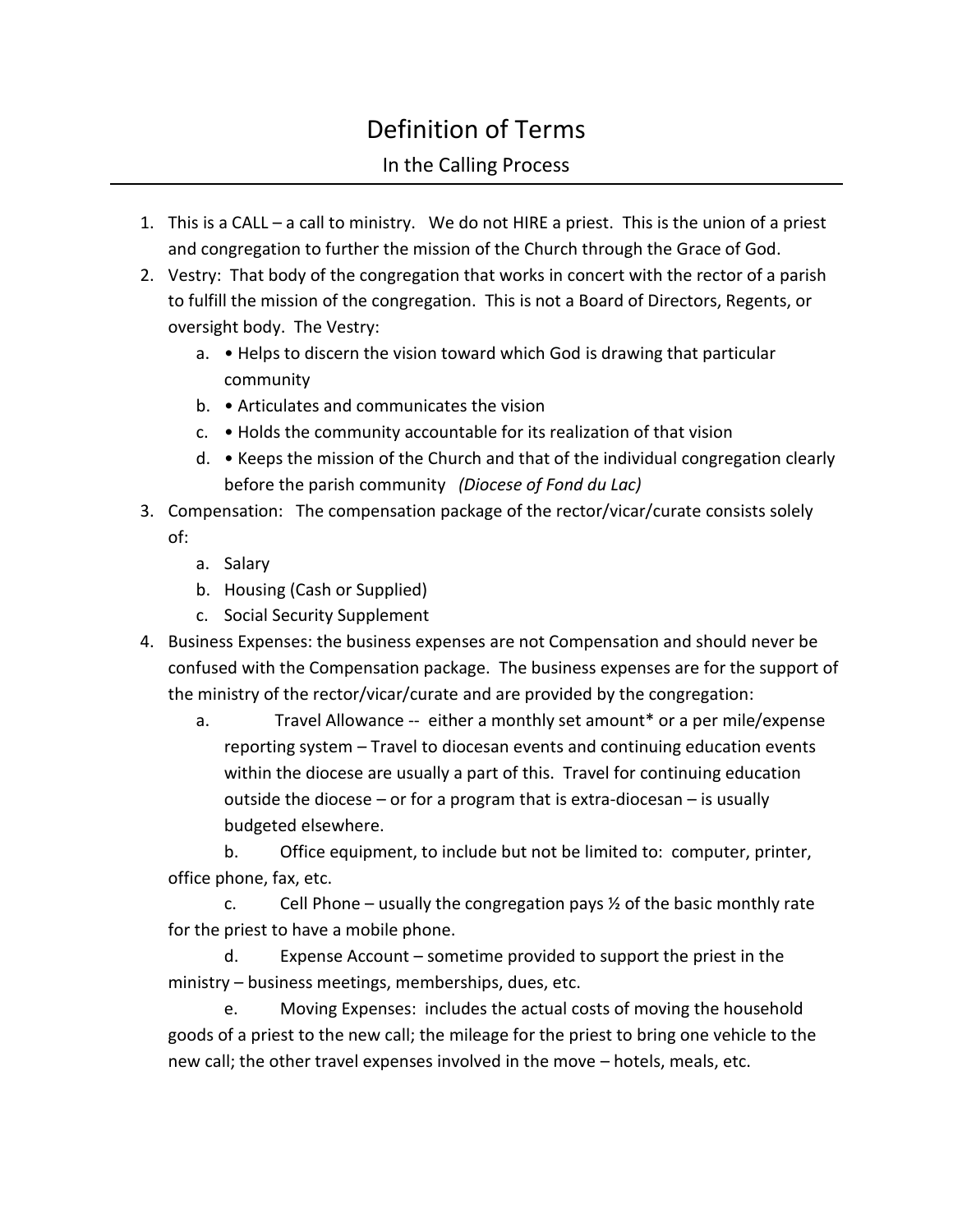f. Continuing Education: Continuing education is an expectation of every priest in the diocese and it is the responsibility of the Vestry to provide funds for such education and to hold the priest accountable for yearly participation in continuing educational programs.

- *5.* Discretionary Account: By canon, *(Canon III.9.5(b)(6) of the Episcopal Church)* a discretionary account shall be established and the rector/vicar/curate shall have charge of that account. The monies deposited and spent are meant for charitable uses. Every letter of agreement in the Diocese of Western Louisiana outlines the accounting and use of the discretionary fund.
- *6.* Benefits: Benefits are never compensation and should not thus confused as such. The congregation is responsible for providing the following benefits:
	- *a.* Church Pension Fund: paid monthly at the rate of 18% of the Compensation of the priest
	- *b.* Health Insurance for the priest and family
	- *c.* Workman's Compensation Insurance according to the laws of the State of Louisiana.
- *7.* Letter of Agreement: In each call, a Letter of Agreement shall be signed by the rector/vicar/curate; Senior Warden; Bishop of the Diocese; Consultant for Transitions and Deployment. The LOA is an outline of the responsibilities of all parties involved. The ministry of the priest, as well as that of the vestry, is clearly outlined according to canon law. Local customs that are not consistent with canon law (either that of the Diocese of Western Louisiana or the Episcopal Church), shall not be a part of the Letter of Agreement, nor may they be enacted in any other way.
- *8.* All paid staff members of the congregation (including assisting clergy) are under the supervision of the rector/vicar /dean of that congregation. Volunteers who are leading specific ministries within the congregation are also under the supervision of the rector/vicar/dean. The priest may choose to delegate such supervision to another staff member, but may not delegate that supervision to the Vestry or any other body within the congregation.
- *9.* The priest-in-charge is the liturgical officer of the congregation (under the authority of the Bishop).
- *10.* Mutual Ministry Review: Each year, a review of the ministry of the congregation is required. This review is not an evaluation of any one party, but a mutual review of all the ministry and leadership within the congregation so that appropriate goals and missionary opportunities may be addressed.
- *11.* All priests of the Diocese of Louisiana are expected to participate fully in the life of the diocese, including, but not limited to: diocesan convention; clergy retreats; clergy meetings called by the bishop; mission meetings that relate to the ministry, deanery